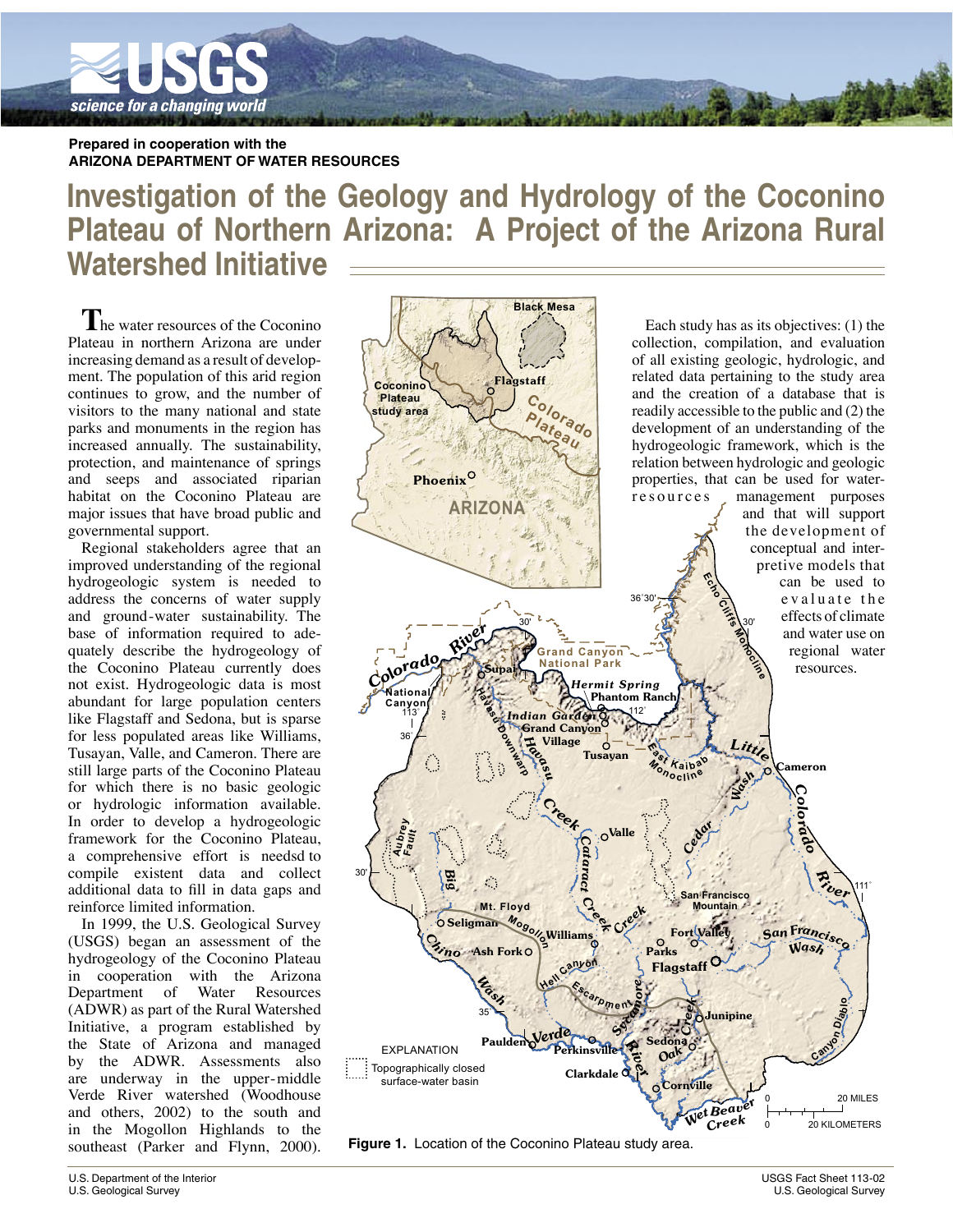#### **Physical Setting**

The Coconino Plateau is a subprovince of the Colorado Plateau in north-central Arizona, south of the Colorado River  $(f_1g_1)$ . The study area encompasses about 10,300 square miles in northern Arizona, including all of the Coconino Plateau and parts of the Little Colorado River and Verde River Basins. The study area is bounded by the Colorado River on the north, the Aubrey Fault on the west, the Verde River and Wet Beaver Creek on the south, and the Echo Cliffs Monocline and western edge of the Black Mesa Basin on the east (fig. 1). These features partly control the regional occurrence and movement of ground water and can be used to define the hydrogeologic boundaries of the study area. The main area of focus for this study is the Coconino Plateau.

The Coconino Plateau is dominated by a high, dry, desert-type environment with alpine conditions at higher altitudes. Average annual temperature ranges from 43°F at Fort Valley on the southwest flank of San Francisco Mountain to 68°F at Phantom Ranch at the bottom of the Grand Canyon. Average annual precipitation ranges from 5.5 in. at Cameron at the eastern edge of the area to 27.7 in. at Junipine. Precipitation generally is less than 15 in. per year at altitudes below 5,000 ft, and more than 25 in. per year falls at altitudes above 7,000 ft.



Figure 2. Generalized hydrogeologic section of the Coconino Plateau.

Above 5,000 ft, ponderosa, piñon, and juniper pines, aspen, and oak are the primary vegetation types. Below 5,000 ft, vegetation is mostly sparse grasses, brush, and other high-desert species. Riparian habitat consisting of a diverse mixture of cottonwood, ash, and sycamore with mixed brush and grass occurs throughout the Coconino Plateau at springs, seeps, and short stream segments fed by springs.

The study area includes about half of Coconino County and a small part of Yavapai County. The population of the study area increased about 20 percent from 1990 to 2000 and currently is about 78,000; about 80 percent live in and around the City of Flagstaff (Arizona Department of Commerce, 2000). The remainder of the population lives in rural areas and at smaller population centers, such as Williams, Valle, Tusayan, Grand Canyon Village, Parks, and Cameron.

## Geology

Along the northern boundary of the study area, the Colorado River has exposed a nearly 5,000 ft thick sequence of Precambrian and Paleozoic rocks. The Precambrian rocks are the Unkar Group, granite, metamorphosed granite, schist, and gneiss exposed in deeply incised canyons tributary to the Colorado River and at the upper end of Big Chino Wash. The Paleozoic rocks are sandstone, siltstone, shale, and limestone, Early Cambrian to Permian in age, that underle almost the entire area and are exposed in deep canyons along the Colorado River and the Little Colorado River.

The Permian Kaibab Formation forms the bedrock surface over much of the Coconino Plateau. The formation has eroded over time to a landscape of low hills and shallow valleys. The erosional remnants of the Triassic Moenkopi Formation occur in places as low mesas and hills. Gravel and lacustrine deposits of Cenozoic age have infilled many of the valleys formed on the erosional surface of the Kaibab Formation to depths of one hundred feet or more. Volcanic rocks of Cenozoic age overlie sedimentary rocks of Triassic age and younger in the southern and southwestern parts of the Coconino Plateau around Mt. Floyd and San Francisco Mountain. Cenozoic travertine is present in some of the larger drainages along the south rim of Grand Canyon.

More than 3,000 ft of Paleozoic-age and younger rock units are exposed along the Mogollon Escarpment (Rim) at the southern edge of the study area. The Paleozoic rocks are offset as much as 500 ft along the Aubrey Fault in the western part of the study area  $(f_1g, 1)$ .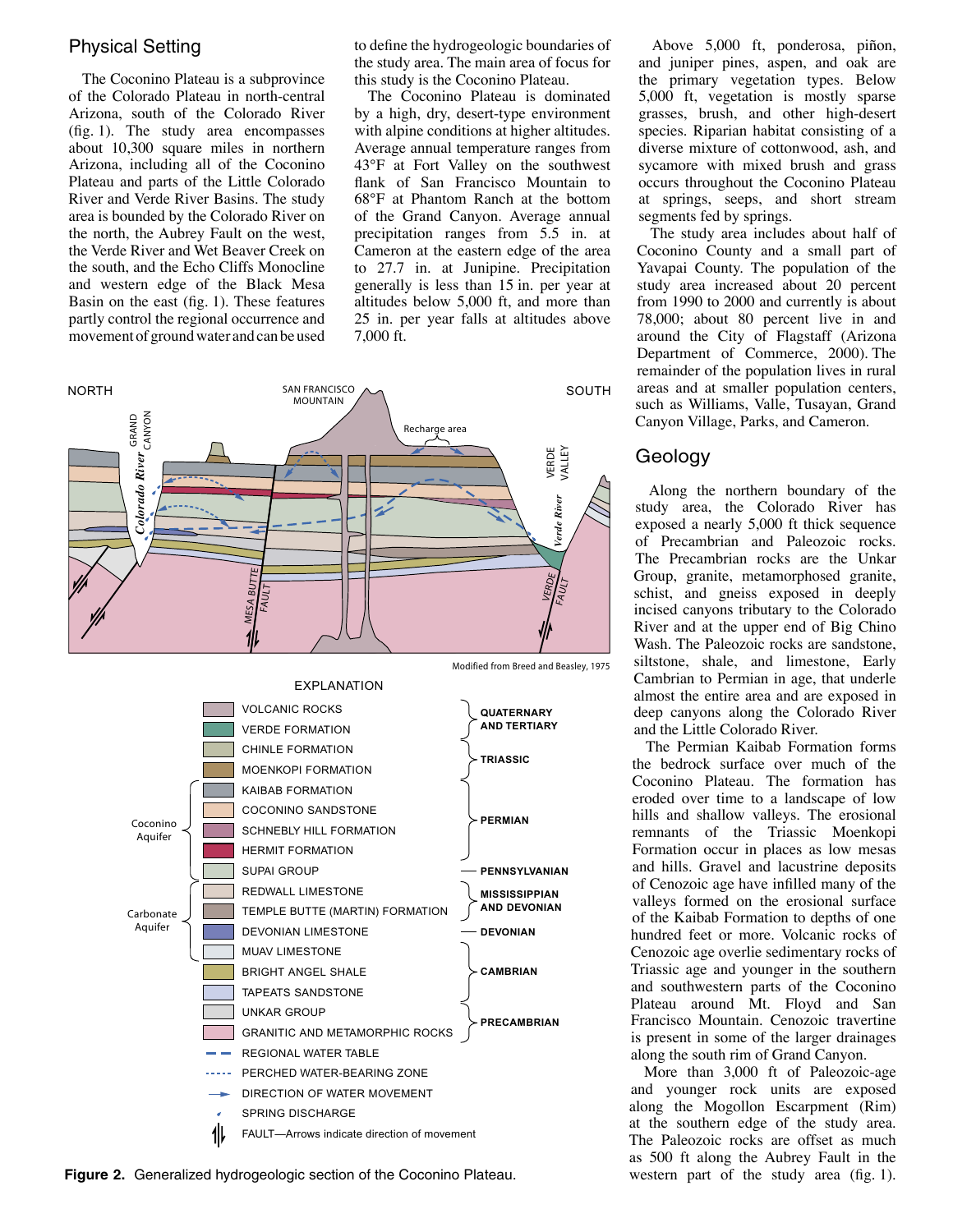Much of the eastern edge of the Coconino Plateau is defined by a series of parallel to subparallel monoclines and high-angle faults. The most prominent of these are the East Kaibab and Echo Cliffs Monoclines that have a combined relief of more than  $3,000$  ft (fig. 1).

Other significant structural features within the study area are the Mesa Butte Fault, the Havasu Downwarp, and breccia pipes. Breccia pipes are solution collapse features that bottom in the Redwall Limestone and stoop upward (Billingsley) and others, 2000). They are significant features owing to their effects on groundwater movement and because secondary mineralization of these structures may influence water chemistry. There are also several topographically closed basins within the study area (fig. 1). These young basins are considered to be related to crustal extension still active in the area or to young karst development (George Billingsley, geologist, U.S. Geological Survey, oral commun., 2001), and could have a significant effect on the movement of ground water within the regional flow system.

# **Hydrology**

Surface drainages on the Coconino Plateau can be divided into three general categories: (1) young, (2) mature, and (3) internal. Most of the young drainages are at the margins of the Coconino Plateau, drain north toward the Colorado River or south toward the Verde River. and are short and steep. These young drainages tend to be deeply incised into the sedimentary rocks, and springs can occur where the drainages intersect the ground-water surface. The only drainages that have the appearance of mature river valleys are the Little Colorado River, Cataract Creek, and the Verde River. These drainages are well developed and reach most parts of the Coconino Plateau. There are internal drainages on the Coconino Plateau where surface-water infiltration recharges the ground-water system locally.



Figure 3. Blue Spring discharging to the Little Colorado River.

Ground water is known to occur in several perched water-bearing zones and two regional-flow systems on the Coconino Plateau. The extent of the perched water-bearing zones and the regional-flow systems is not defined fully, and there is little information to determine movement of water from source areas into and through these different waterbearing zones to discharge areas. The perched water-bearing zones occur discontinuously throughout the study area and are dependent on direct recharge from precipitation and runoff, which is highly variable from year to year.

The two regional flow systems found on the Coconino Plateau are the C aquifer (Cooley and others, 1969; Hart and others, 2002) and a carbonate aquifer. The C aquifer consists of hydraulically connected water-bearing zones in the Kaibab Formation, Coconino Sandstone, Schnebly Hill Formation, and sandstone layers of the Upper and Middle Supai Formations in the Flagstaff area (Bills and others, 2000). The hydrogeology of the C aquifer is best defined near the larger municipal areas, such as Flagstaff and Sedona. Depth to water in the C aquifer ranges from a few hundred feet to more than 1,500 ft in these areas. Elsewhere on the Coconino Plateau. the Caquifer and its relation to the underlying carbonate aquifer is not well known. The carbonate aquifer, sometimes

referred to as the Redwall-Muay Limestone aquifer, is composed of waterbearing zones in the Redwall and Muav Limestones and, where present, the Temple Butte Limestone/Martin Formation and other Devonian limestones (Cooley and others, 1969; Hart and others, 2002). Depth to water in the carbonate aquifer is more than 3,000 ft below land surface in most of the study area.

Highly fractured rocks can be either conduits or barriers to the general flow of ground water, and their relation to the occurrence and movement of water in the regional flow systems is not well understood. In general, ground water is recharged by infiltration of precipitation and surface flows throughout the study area. Water that filters down to perched water-bearing zones moves laterally and vertically until it discharges at springs, encounters fractures where it can move deeper into the subsurface, or is pumped out of the ground through wells. Water that filters down to the regional aquifers moves laterally and vertically until it discharges at springs along the Little Colorado and Colorado Rivers to the north; Oak Creek, Sycamore Creek, and the Verde River to the south; or is pumped out of the

ground through wells. Developing an understanding of the relation of geologic structure to the occurrence and movement of ground water and the occurrence of springs is a key component of

20 KILOMETERS



**Figure 4.** Location of wells and springs in the study area.